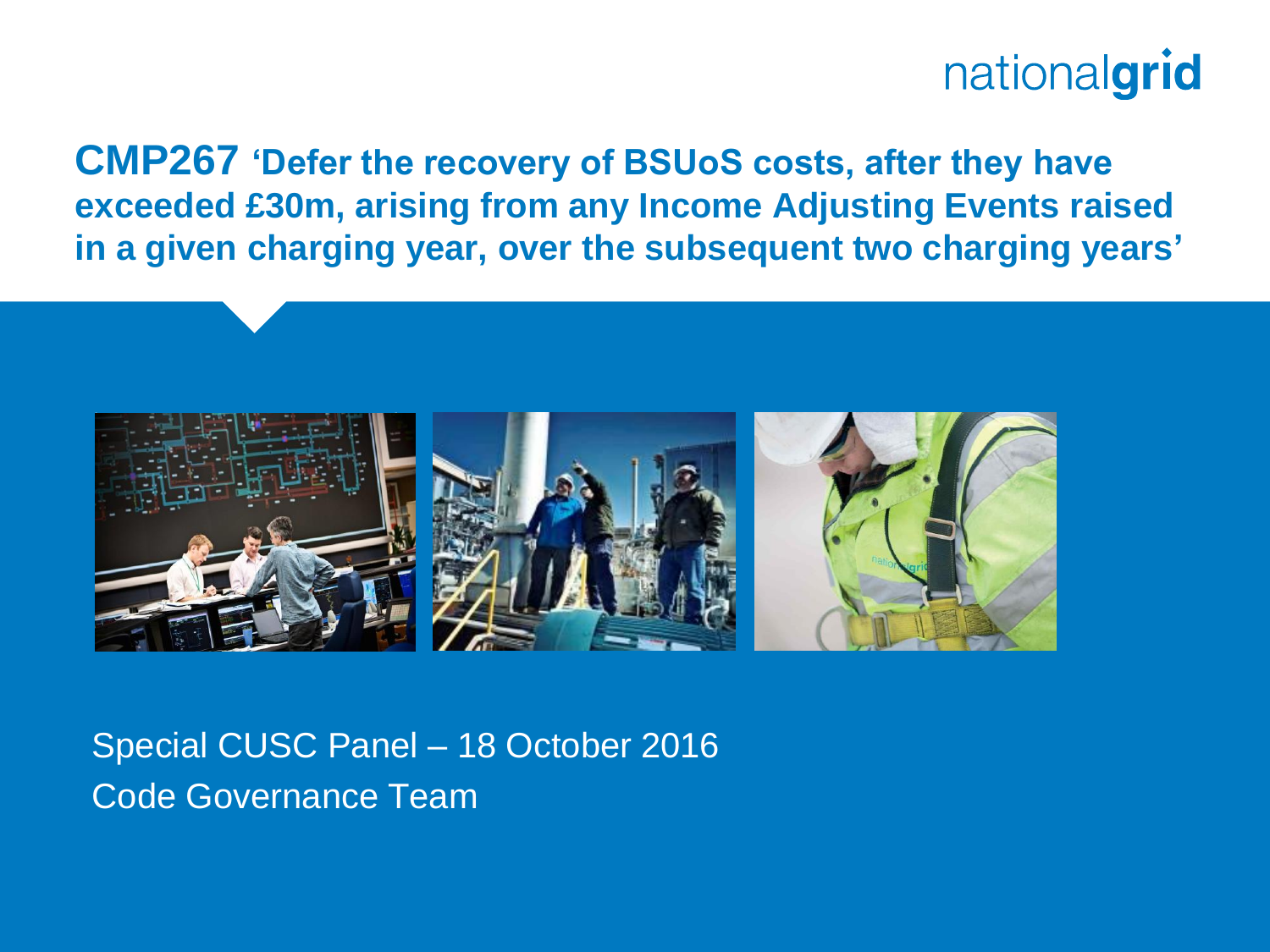#### **Background**

- CMP267 aims to defer any unforeseen increases in BSUoS cost arising from an IAE by two years when those unforeseen costs exceeds £30m in a charging year.
- This proposal only applies to IAE's which, in their total in any given charging year, have a combined effect on "raw BSUoS" of over £30m. EDF (Proposer) believe most market participants will be able to manage IAEs in a charging year with a combined effect on BSUoS of under £30m.
- National Grid notified Ofgem of an IAE in relation to the 2016-2017 System Operator Incentive Scheme. Approval of the IAE would lead to the recovery of up to £113m, through 2016-2017 BSUoS charges.
- Note: The rationale for urgency on this mod was to try and get a decision ahead of any recovery of black start costs, and that has now changed due to the open letter published by NG in September 2016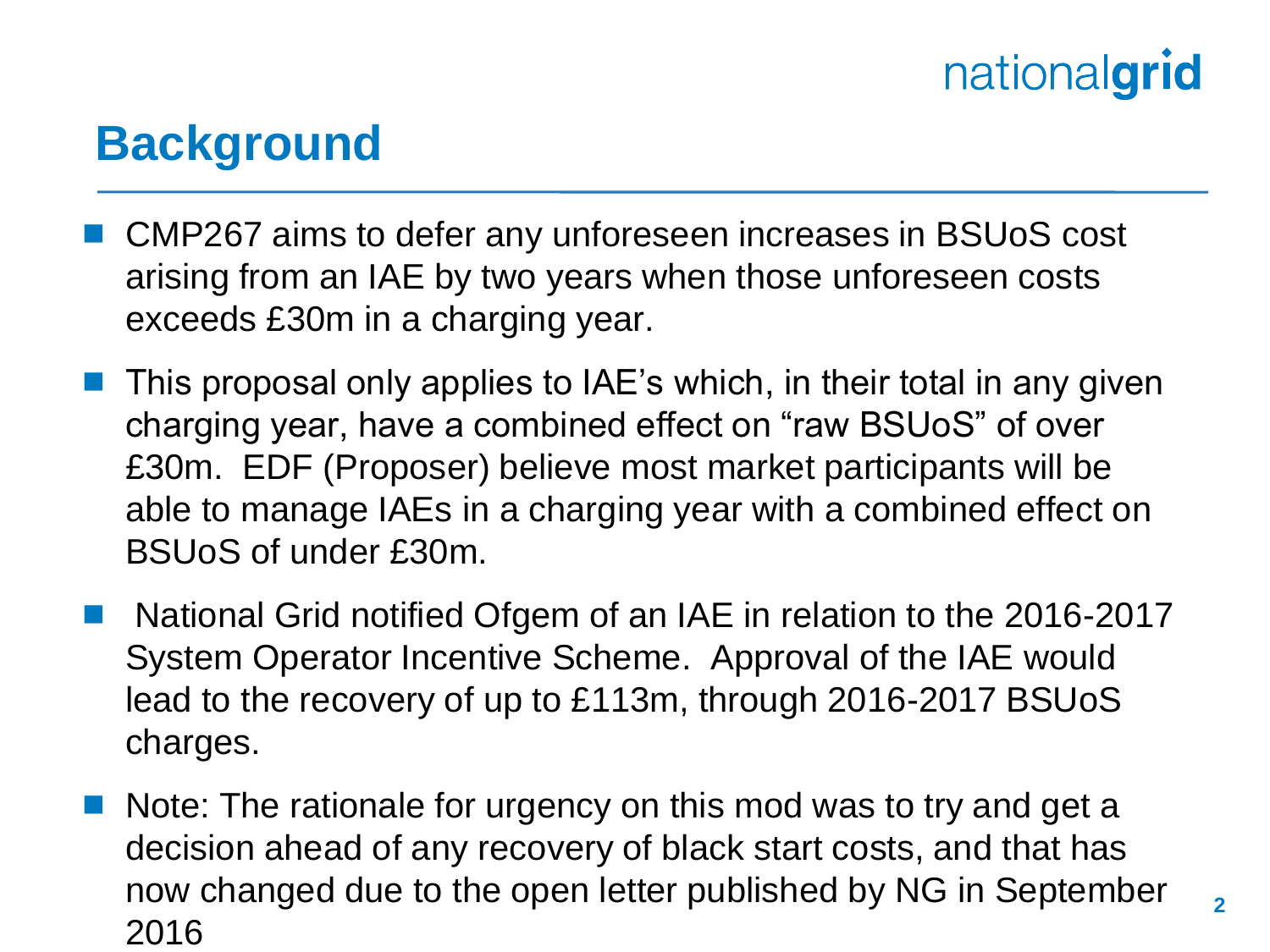### **Workgroup Consultation**

- Nine responses were received to the Consultation and were considered by the Workgroup.
- Seven respondents supported the original proposal as better meeting the Applicable CUSC Objectives. One did not support it. One respondent raised a WACM.
- **During the voting eight members of the work group voted in** support of the original over the baseline and only one member voted for the WACM over the original.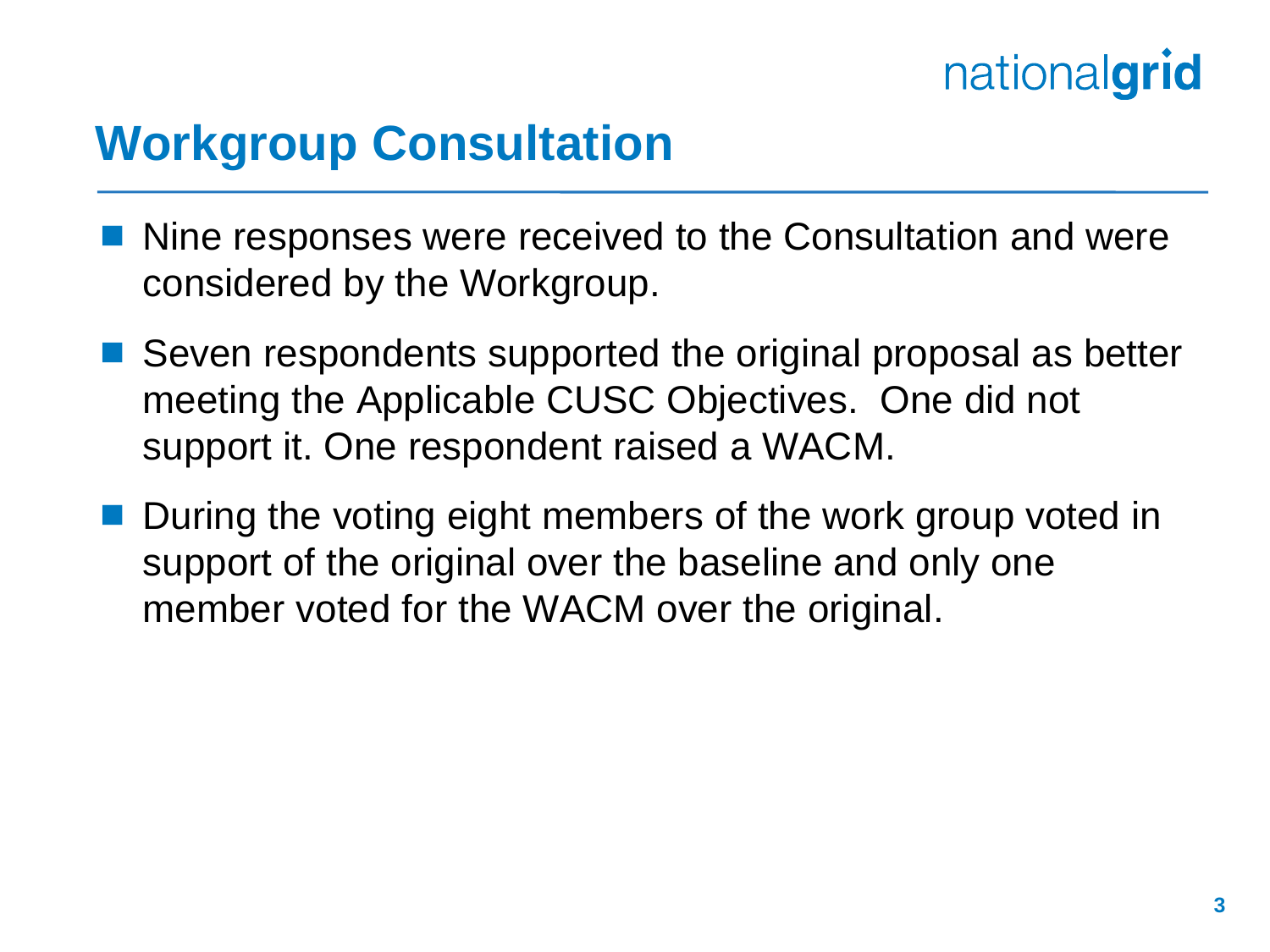#### **WACMs**

- The Original plus one WACM was agreed by the Workgroup
- **Original:** Defer unforeseen increase in BSUoS costs arising from an IAE by two years. This proposal only applies to IAE's which, in their total in any given charging year, have a combined effect on "raw BSUoS" of over £30m. EDF believe most market participants will be able to manage IAEs in a charging year with a combined effect on BSUoS of under £30m (i.e. the same amount as the floor on National Grid's incentive scheme which reflects its maximum commercial exposure under the scheme) in the year it is incurred. This proposal enables market participants to spread out the unexpected cost over a two year period.
- **WACM1**: This WACM proposes that, after approval of the IAE by Ofgem, up to £2.5m per month is recovered in BSUoS through the SF settlement run in the next 15 months. Thereafter, i.e. from month 16, the remaining recovery arising from the IAE is split equally over the next 12 months.
- The proposal provides certainty that the potential risk within a 15 month period is known. This then allows market participants to adjust their risk appetite accordingly.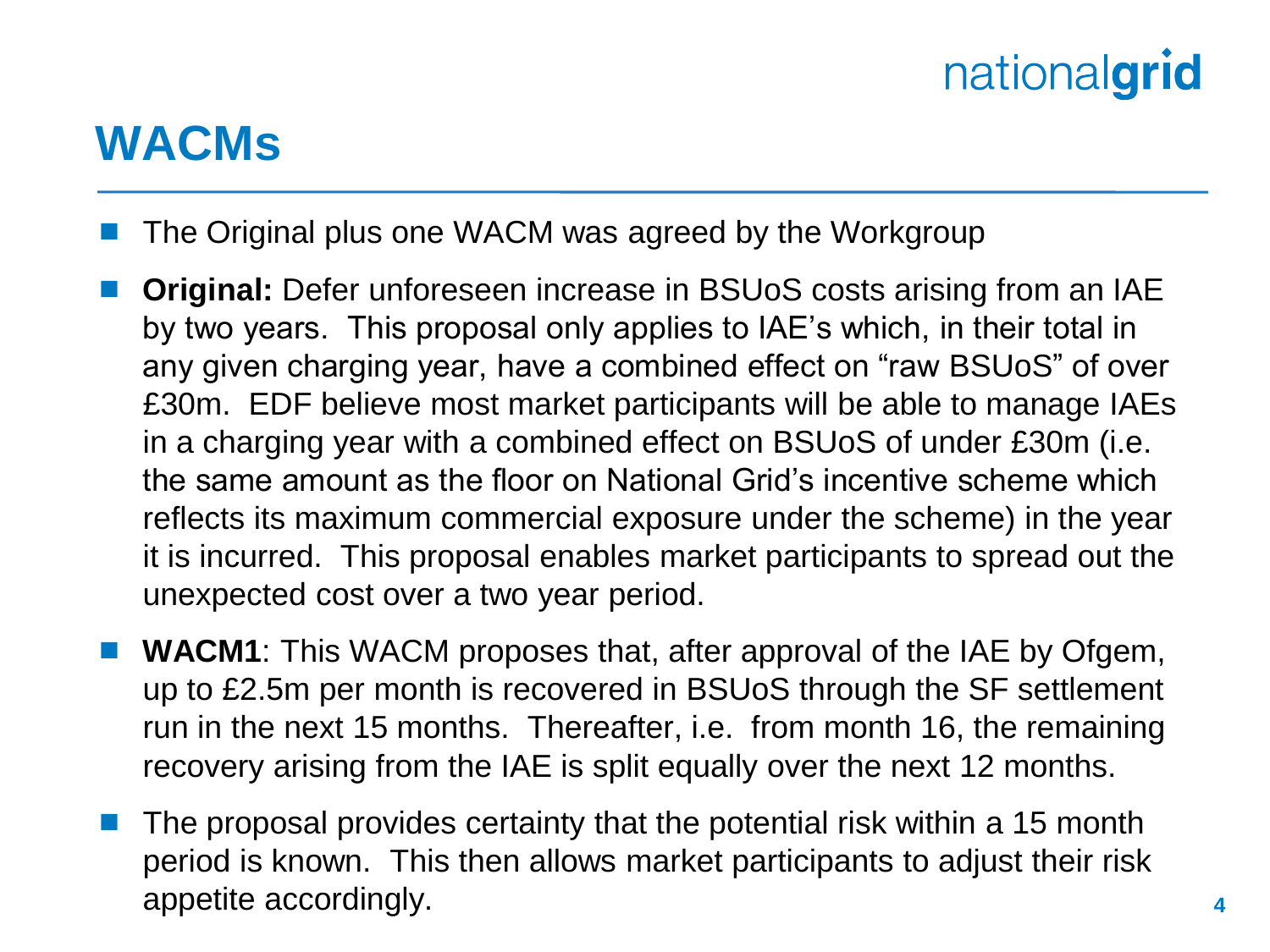### **Proposed CUSC Modification**

# nationalgrid

| <b>Terms of reference:</b> |                                                                                                                                                                                                                                            | Section or page of report                                                                                                                                   |
|----------------------------|--------------------------------------------------------------------------------------------------------------------------------------------------------------------------------------------------------------------------------------------|-------------------------------------------------------------------------------------------------------------------------------------------------------------|
| a.                         | Consider the implications of deferring National Grids Paragraphs 3.64 to 3.68<br>income. E.g. additional financing costs and credit<br>risks. E.g. potentially a different set of parties may be<br>paying from those connected this year. |                                                                                                                                                             |
|                            |                                                                                                                                                                                                                                            | Payment by different sets of parties is considered under<br>ToR f below.                                                                                    |
| a.                         | Consider the implications on customers (pass through<br>and non-pass through customers) in deferring the cost<br>recovery into different financial years to when the<br>costs were borne.                                                  | Paragraphs 3.44 to 3.48                                                                                                                                     |
| a.                         | There are potentially other costs that are not later Workgroup discussed<br>deemed as IAEs that can cause significant increases in<br>BSUoS costs -these should be considered by the<br>workgroup.                                         | 11-13 non granted IAEs (paragraphs 3.5 to 3.7), and<br>CMP250 which is seeking to address all causes of<br>BSUoS price volatility (paragraphs 3.51 to 3.56) |
| a.                         | Workgroup to consider stakeholder engagement.                                                                                                                                                                                              | Workgroup noted stakeholder engagement around<br>recovery of 16/17 black start costs (paragraphs 3.101 to<br>3.104)                                         |
| a.                         | Consider the consequential changes for other Code<br>and license changes and the dependency of potential<br>license changes                                                                                                                | Paragraphs 3.60 to 3.63 and 3.92 to 3.100                                                                                                                   |
| a.                         | Consider the distributional impacts on parties (in<br>particular but not limited to Suppliers and Generators).                                                                                                                             | See ToR b above, plus paragraphs 3.49 to 3.50 and 3.74<br>to 3.79<br>5                                                                                      |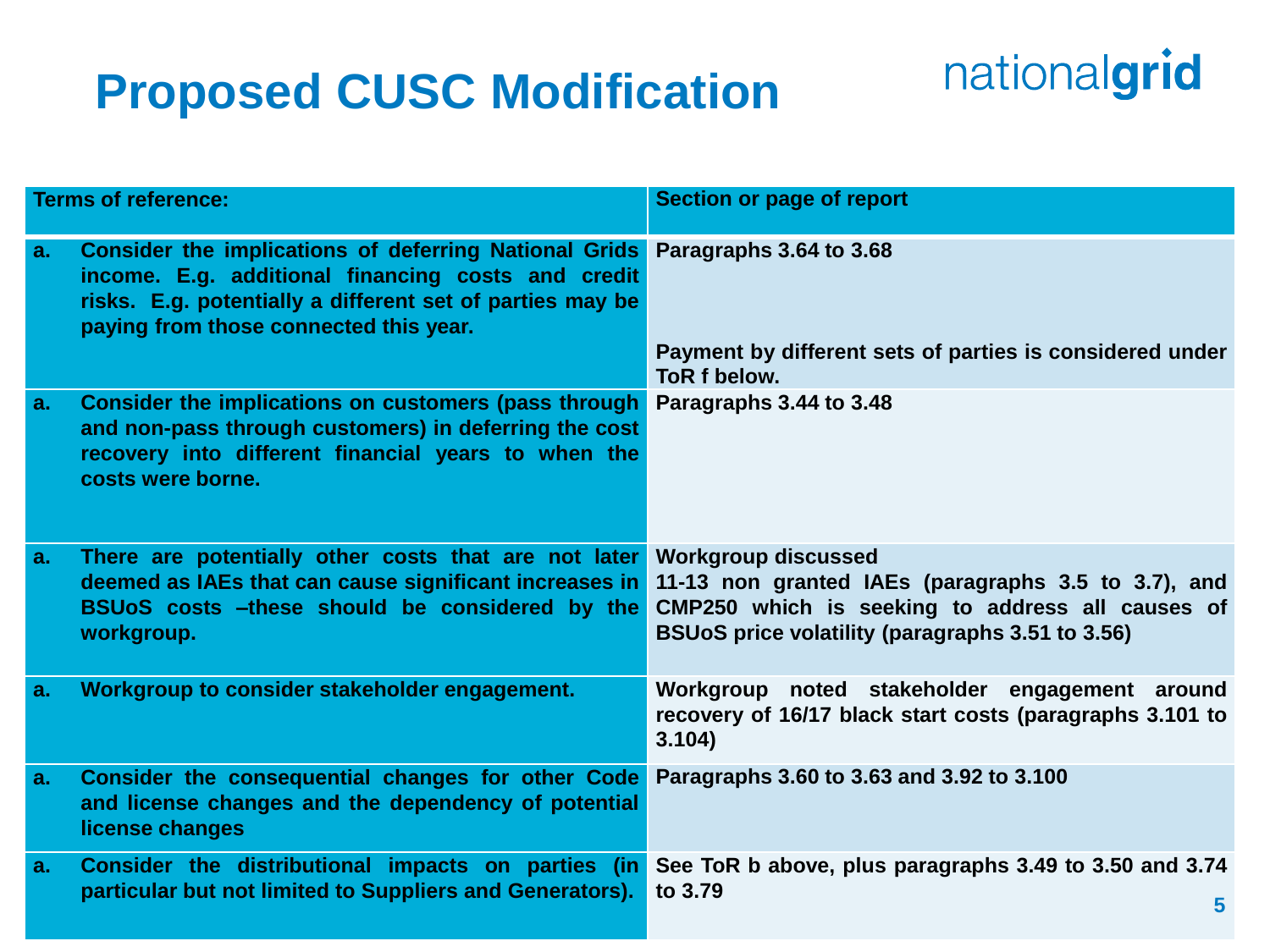#### **Next Steps**

- $\blacksquare$  The Panel is invited to:
	- Accept the Workgroup Report
	- Agree for CMP267 to progress to Code Administrator **Consultation**